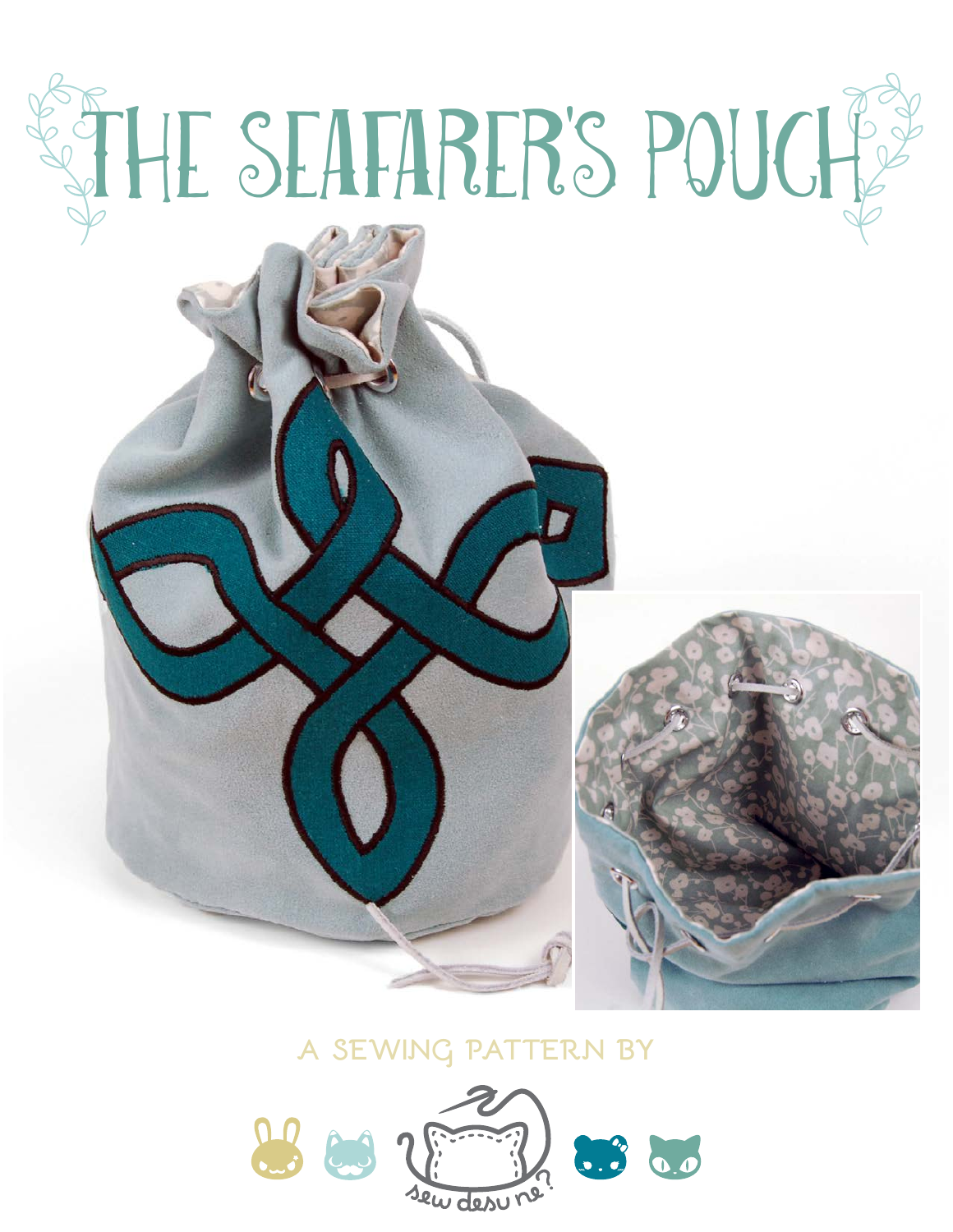#### the seafarer's pouch sewing tutorial



This pouch was designed so I could have fun drawing out Celtic knots and have something to go along with a lovely seafoam green faux suede I had lying around. It features a cinched up top using suede cording.

### $D$ ifficulty:  $\Box$  $\Box$  $\Box$

The bag itself is super simple, but the appliqué takes it  $one 9'' \times 6'' \times 6''$  bag up a notch since we're working with a Celtic knotwork pattern

makes:

# **materials & tools**

| • 1/3 yd. of light to medium weight<br>fabric for main bag (light twill or<br>linen would be good, I used a light<br>faux suede)<br>· 1/3 yd. of lightweight fabric for lining<br>(I used quilting cotton)<br>$\cdot$ 8" x 12" scrap of contrasting fabric<br>for appliqué (I used linen)<br>$\cdot$ 8" $\times$ 12" scrap of fusible web for<br>appliqué | • Matching sewing thread<br>· Basic sewing tools (sewing machine,<br>scissors, iron, needles, pins, fabric<br>marker, seam ripper) |
|-----------------------------------------------------------------------------------------------------------------------------------------------------------------------------------------------------------------------------------------------------------------------------------------------------------------------------------------------------------|------------------------------------------------------------------------------------------------------------------------------------|
| • 8" x 12" piece of tear-away stabilizer<br>for appliqué                                                                                                                                                                                                                                                                                                  |                                                                                                                                    |
| • 1 yd. of lacing (I used suede lacing)<br>· Twelve 1/2" grommets                                                                                                                                                                                                                                                                                         |                                                                                                                                    |

## **before you begin:**

- **1.** Print out the project pattern, pages 6-11
- **2.** Assemble the printed pattern pieces
- **3.** Lay out the pattern pieces on your fabric and cut them out
- **4.** Mark the fabric pieces with the guidelines from the pattern

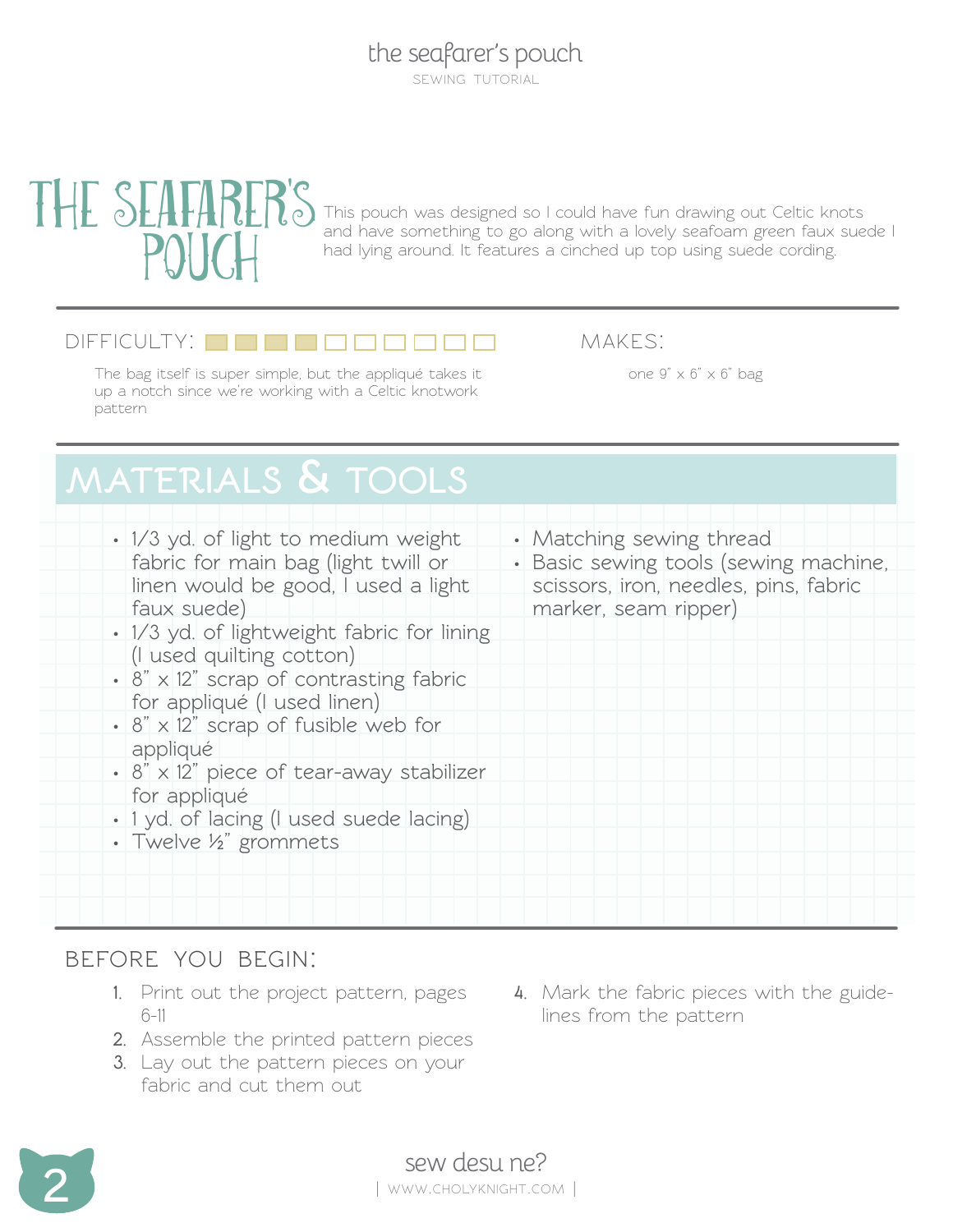## the seafarer's pouch

.<br>SEWING TUTORIAL



First we're appliquéing the Celtic knotwork design. Apply the fusible web to your appliqué piece and iron it to your bag following the pattern guideline.

Layer your stabilizer beneath your fabric to keep it from puck ering and sew along the edges of your appliqué with a medi um-width and very short zigzag stitch (called a satin stitch).

Check out the appliqué guideline from the pattern to see where your lines should go to attain the right look for the knotwork.



The hard part's over now! The rest is gravy :D Start by sewing your bag sides piece in half widthwise with right sides together. Repeat this for the lining, but leave an opening in the middle as the pattern guidelines indicate for turning the bag right side out later.

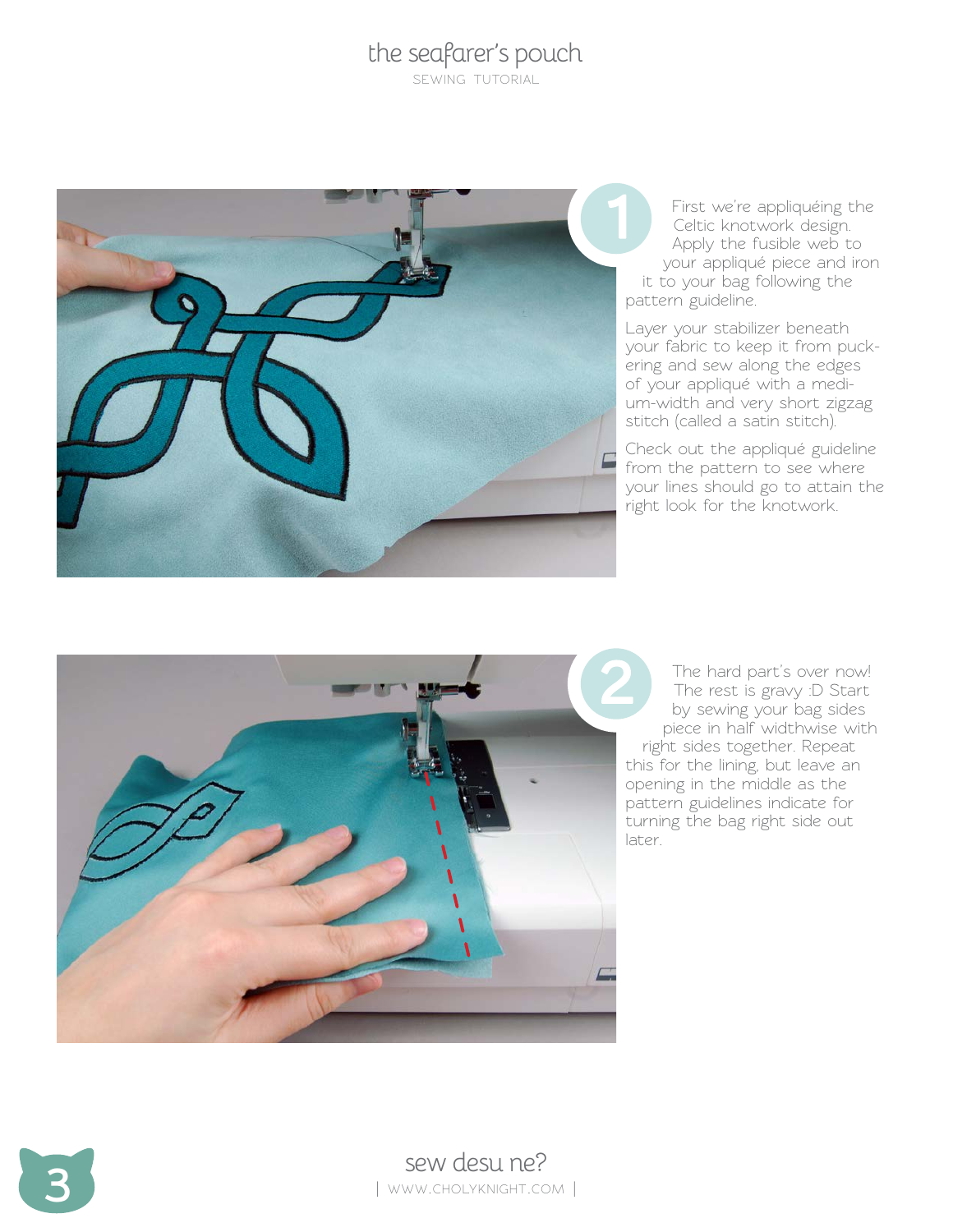## the seafarer's pouch

sewing tutorial

Now we're attaching the bag sides to its bottom. Begin pinning the bottom edge of your bag sides around the circle that is the bag bottom piece. You should be able to match up the notches on one side and the back seam should match up with the other notch. Pin these edges in place, though you might want to clip into the seam allowance of the bag sides to get it to curve smoothly around the circle. Sew all the way around the perimeter. Repeat this with your lining pieces as well.



With both your lining and outer bag complete, you're almost there! Nestle your main bag into your lining with right sides facing and line up the top edge. Sew all the way around the perimeter of the bag. Turn it right side out from the hole in the lining and press the top seam really nicely so it looks flat and crisp. Also turn under the seam allowances from the opening in the lining and sew it closed with a hand sewn ladder stitch or by machine.



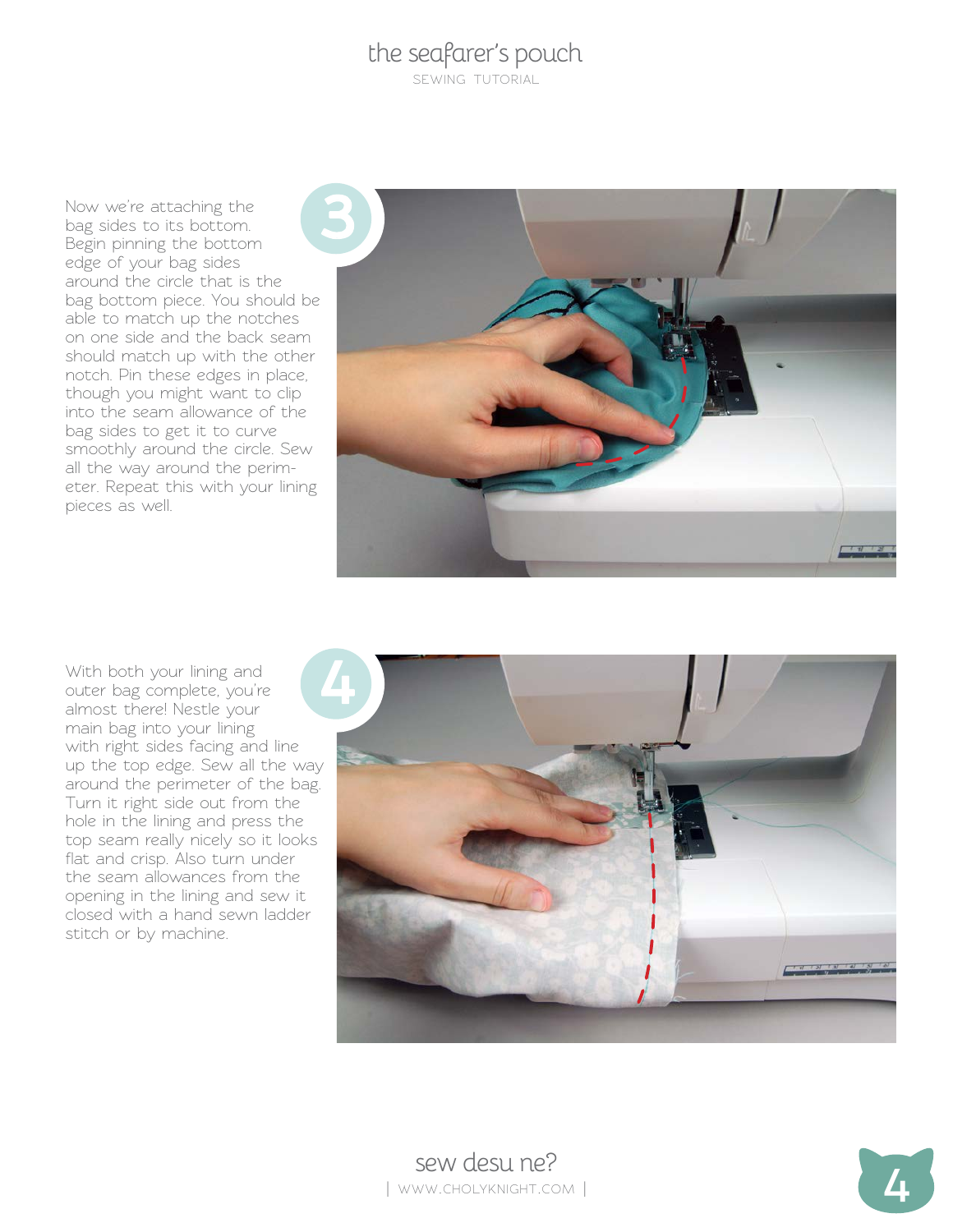# the seafarer's pouch

sewing tutorial



Lastly there are the grommets. Install them following the pattern guidelines along the top of the bag, going through both layers of lining and outer fabric. Then all that's left is to thread your lace through the holes and cinch up your bag. Now enjoy your hard work because YOU'RE DONE!

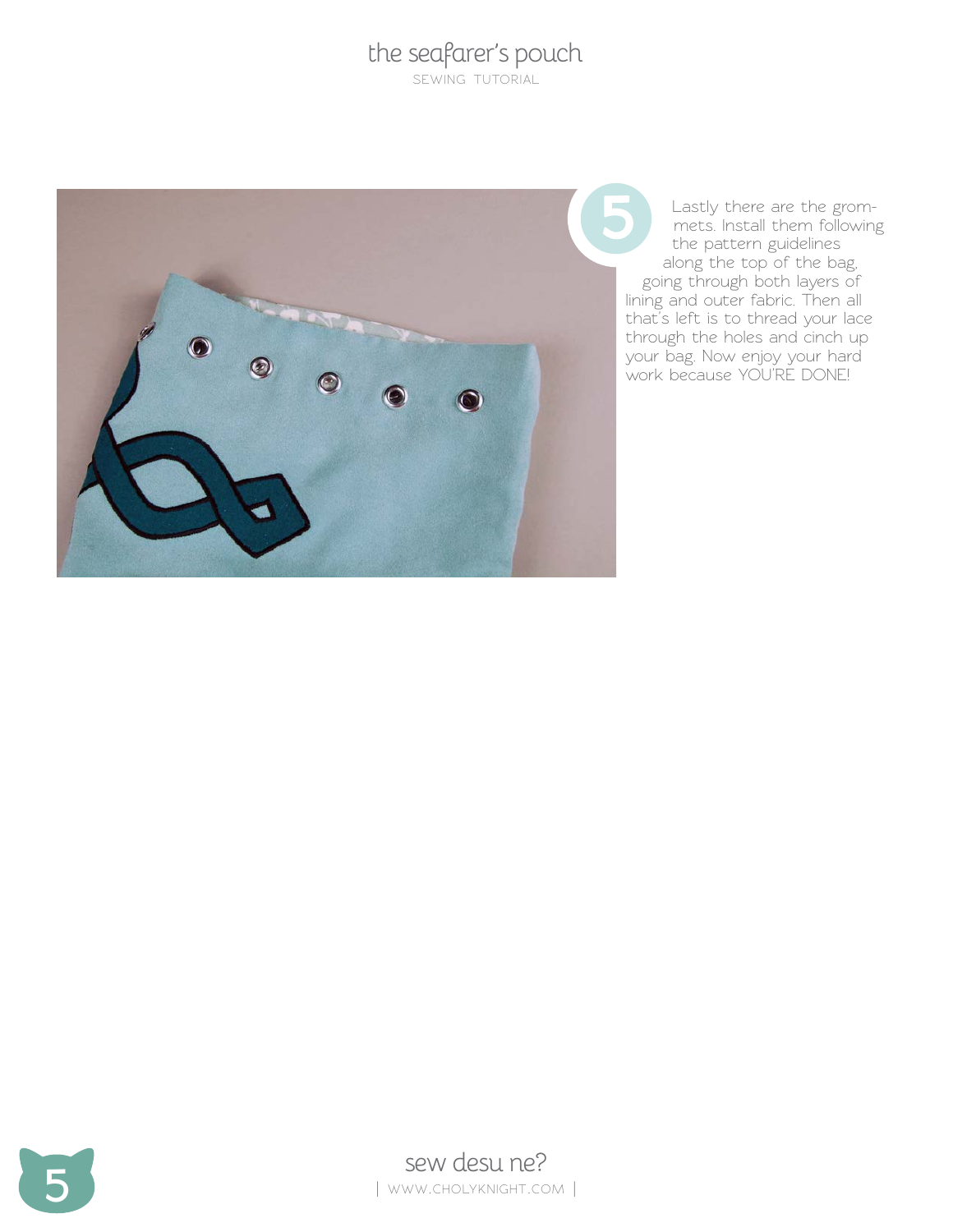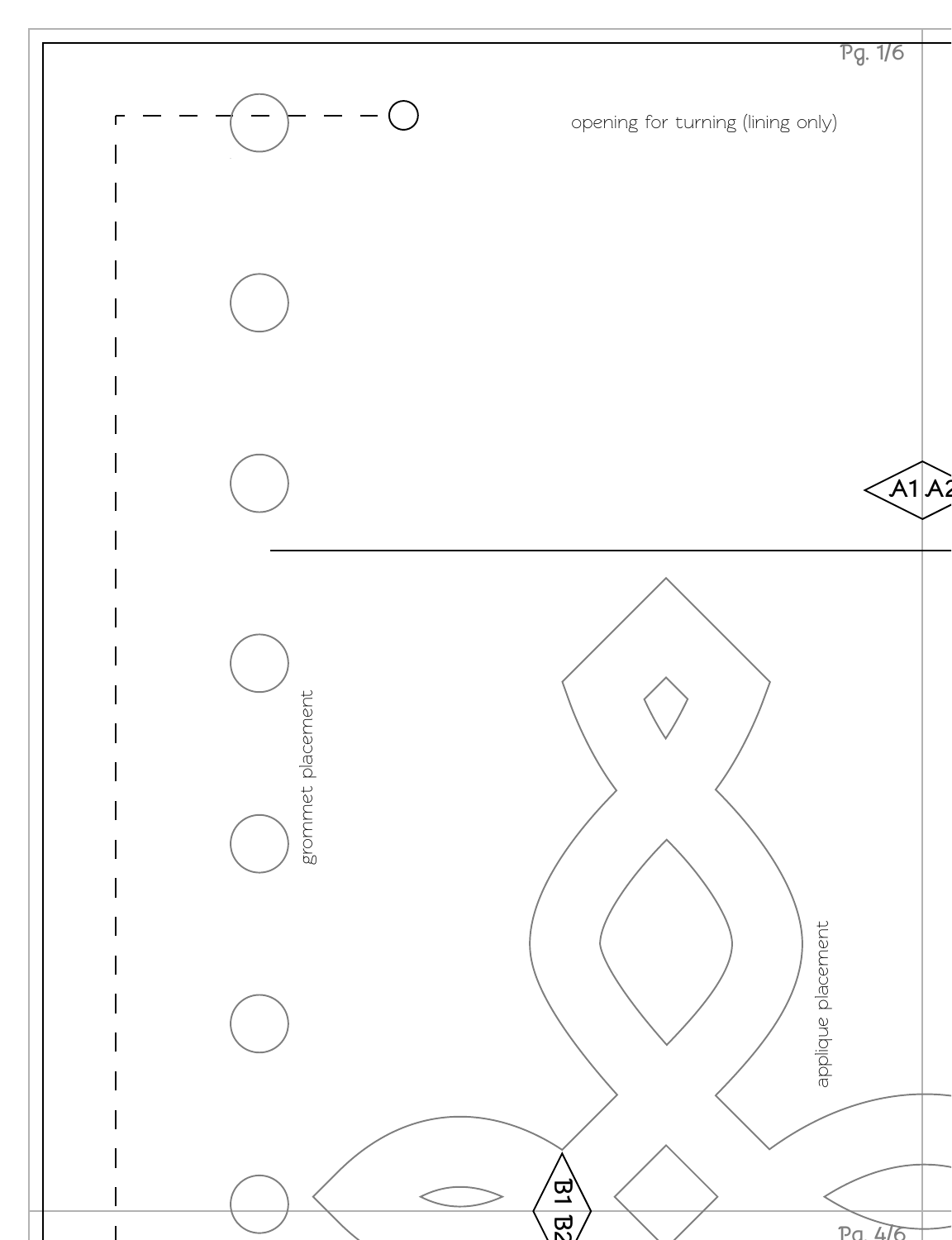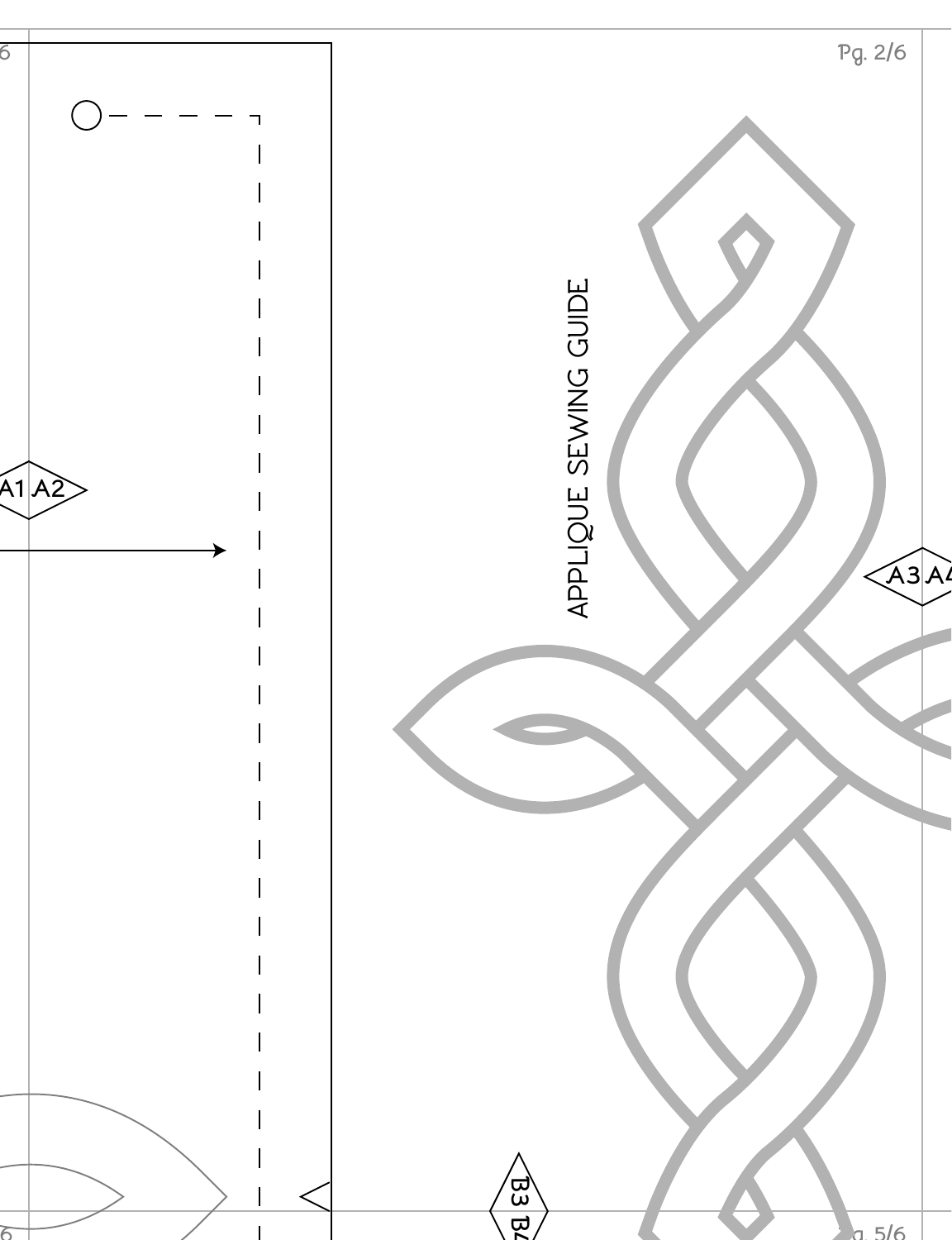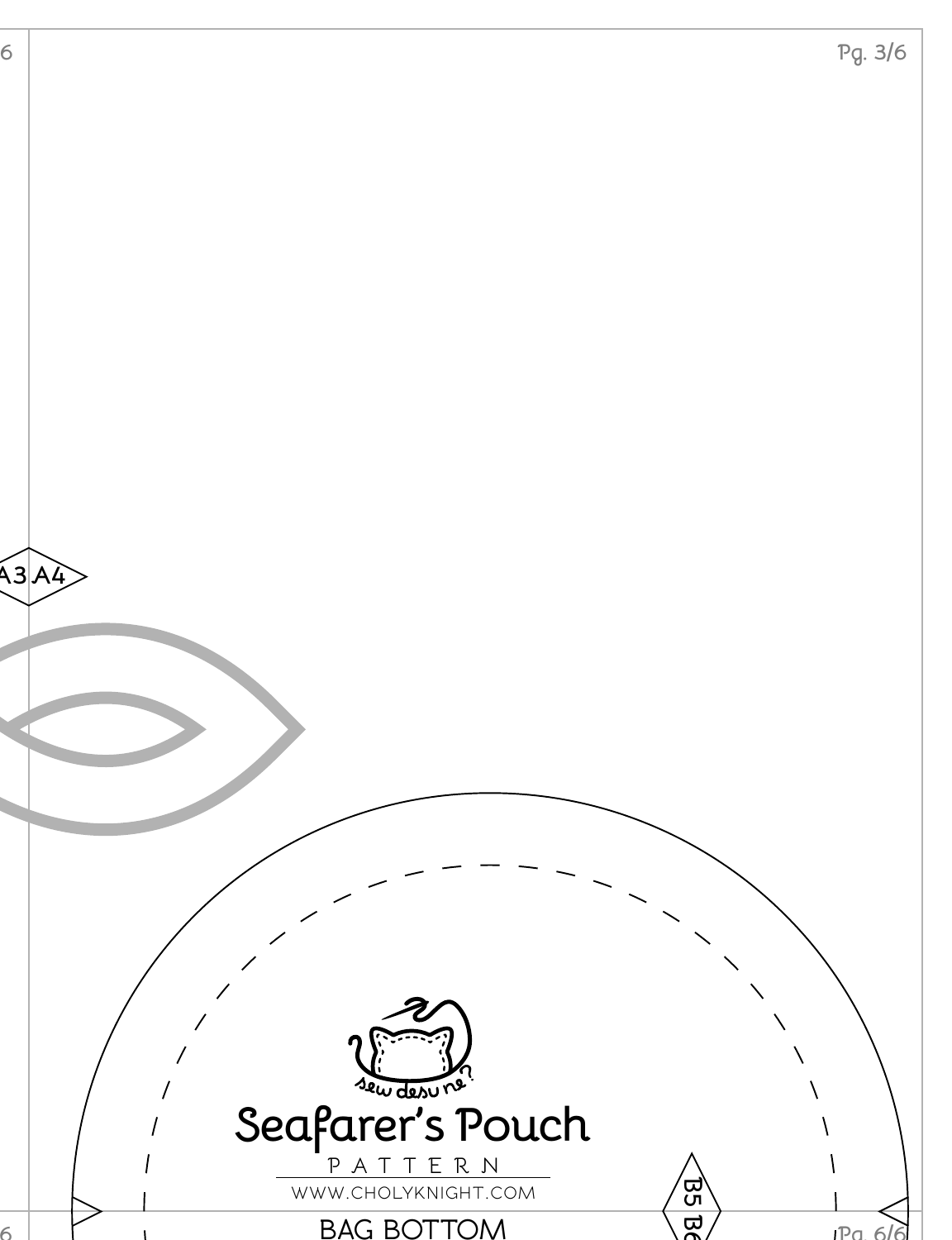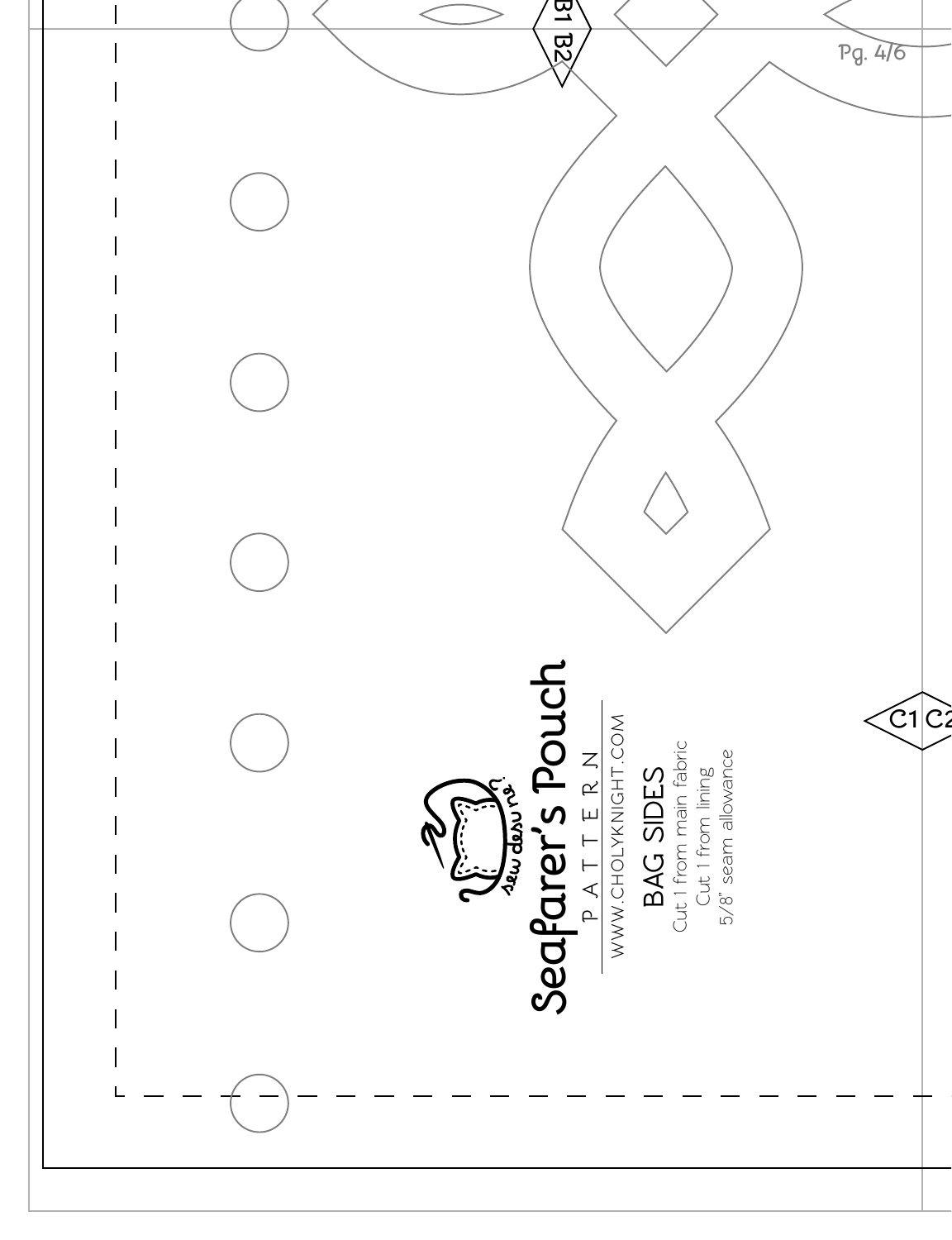